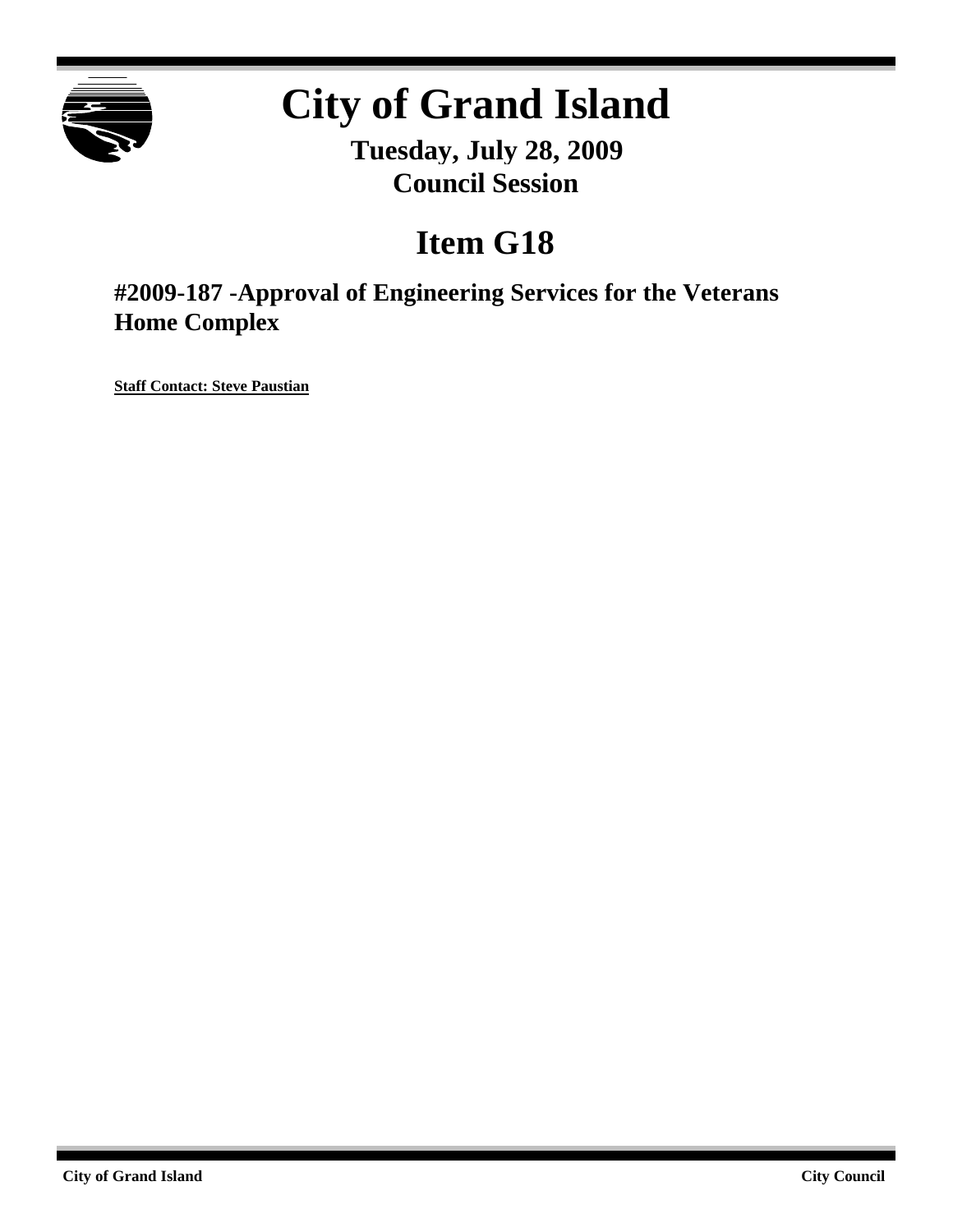# **Council Agenda Memo**

| From:           | <b>Steve Paustian, Park and Recreation Director</b>               |  |  |
|-----------------|-------------------------------------------------------------------|--|--|
| <b>Meeting:</b> | July 28, 2009                                                     |  |  |
| Subject:        | Approval of Engineering Services for the Veterans Home<br>Complex |  |  |
| Item $\#$ 's:   | $G-18$                                                            |  |  |
| $Presenter(s):$ | <b>Steve Paustian, Parks and Recreation Director</b>              |  |  |

### **Background**

At the direction of the State Fair Board, Olsson Associates was instructed to provide up to \$20,000.00 worth of engineering services for the Athletic Complex. Olsson Associates developed the master plan and some preliminary engineering for the Veterans Athletic Complex under their agreement with the State Fair.

The Parks and Recreation Department has solicited proposals for final engineering design services for the Veterans Home Athletic Complex. Two proposals were received.

### **Discussion**

The two proposals received met all of the requirements as they related to the proposal request. Olsson Associates of Grand Island submitted a proposal in the amount of \$29,800.00. JEO Engineering also of Grand Island submitted a proposal for \$30,500.00.

# **Alternatives**

It appears that the Council has the following alternatives concerning the issue at hand. The Council may:

- 1. Move to approve
- 2. Refer the issue to a Committee
- 3. Postpone the issue to future date
- 4. Take no action on the issue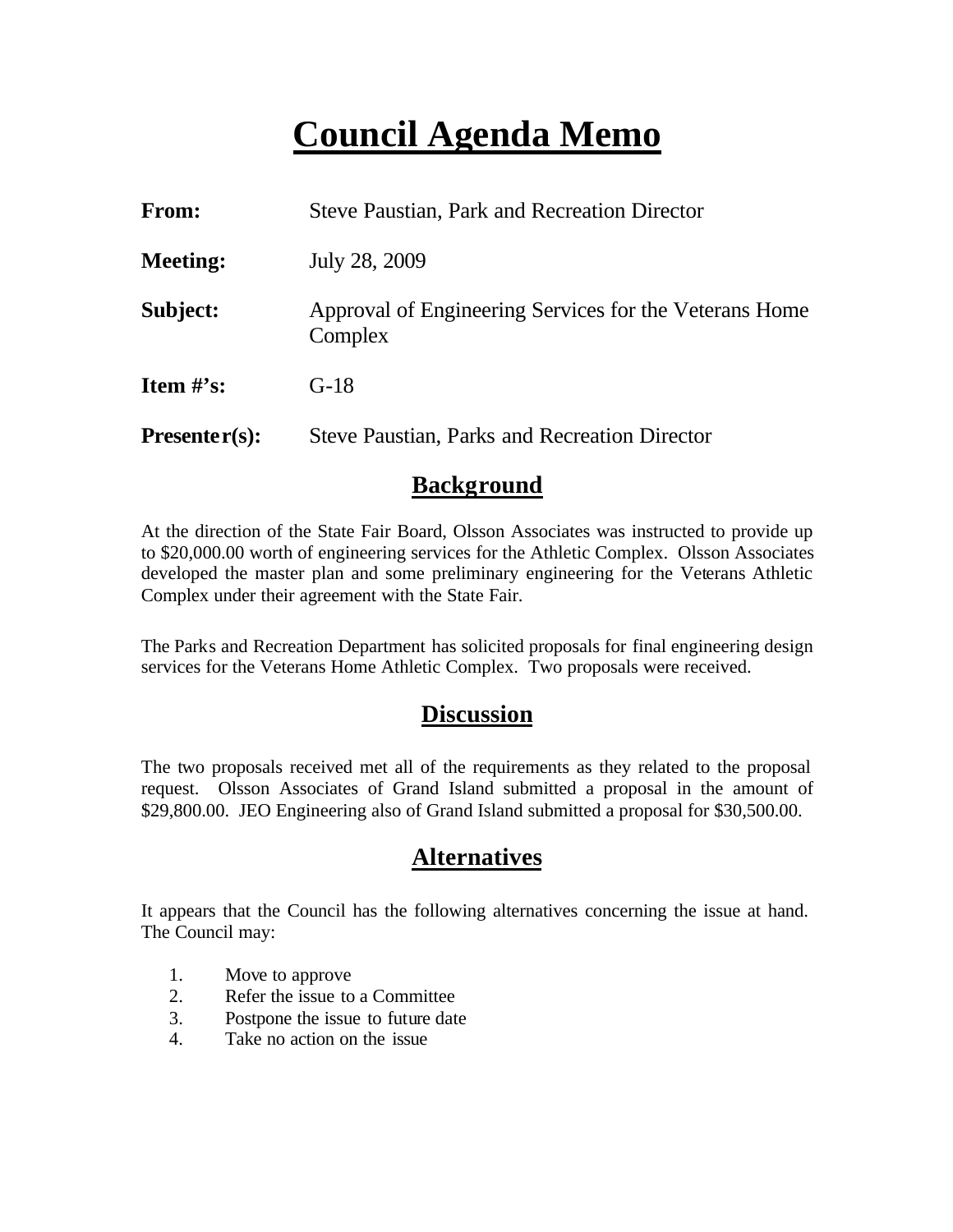# **Recommendation**

Because of their involvement with the development of the Veterans Athletic Complex Master Plan and because of the lower fee, City Administration recommends that Council award an engineering contract to Olsson Associates for engineering services related to the development of the Veterans Athletic Complex in the amount of \$29,800.00.

# **Sample Motion**

Motion to approve the contract to Olsson Associates for engineering services for the development of the Veterans Athletic Complex.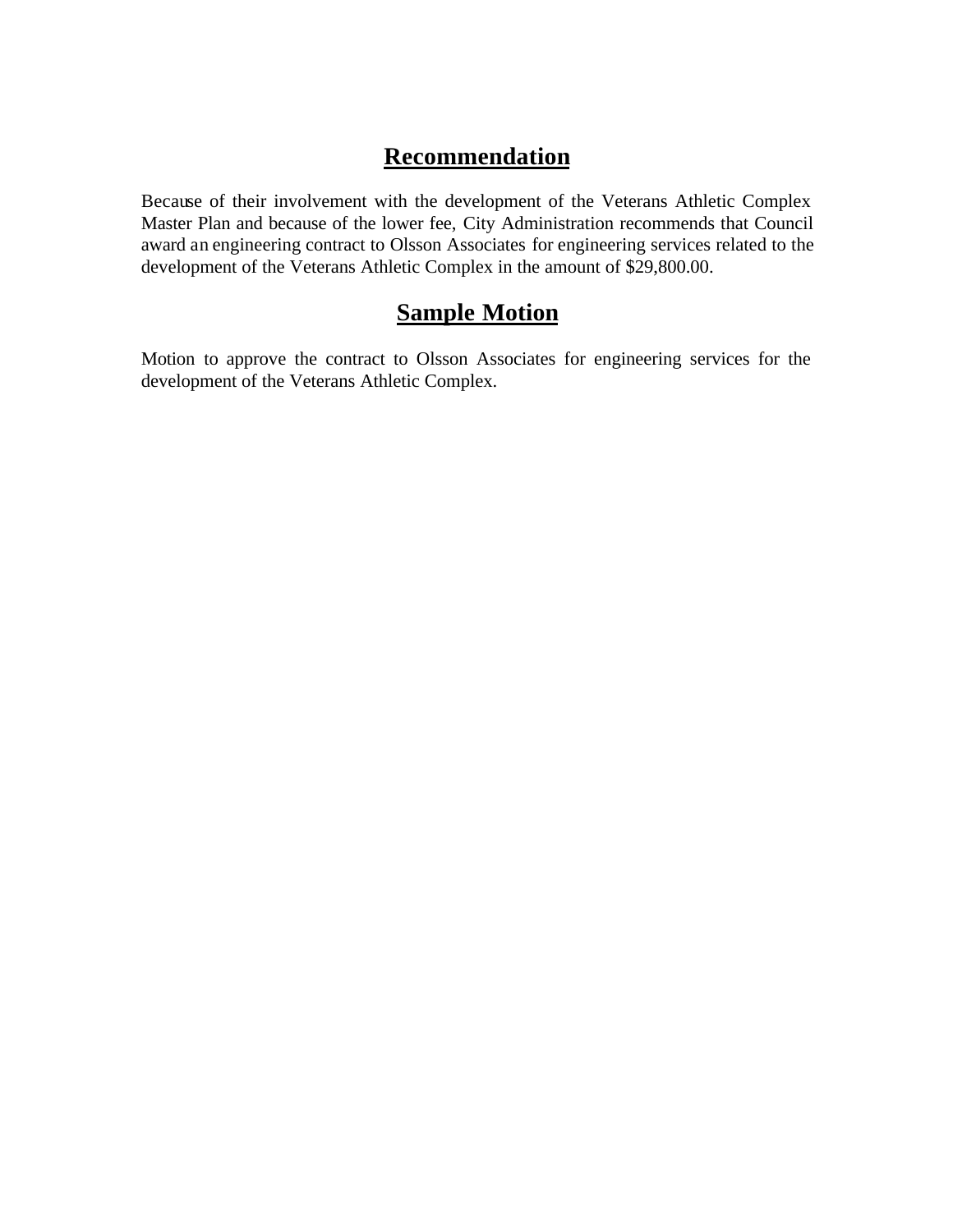### *Purchasing Division of Legal Department* **INTEROFFICE MEMORANDUM**



Wes Nespor, Purchasing Agent

*Working Together for a Better Tomorrow, Today*

#### **REQUEST FOR PROPOSAL FOR ENGINEERING SERVICES FOR PHASE ONE – SPORTS COMPLEX**

**RFP DUE DATE: July 21, 2009 at 4:00 p.m.**

**DEPARTMENT: Parks & Recreation**

**PUBLICATION DATE: July 2, 2009**

#### **NO. POTENTIAL BIDDERS: 7**

#### **SUMMARY OF PROPOSALS RECEIVED**

Olsson Associates JEO Grand Island Grand Island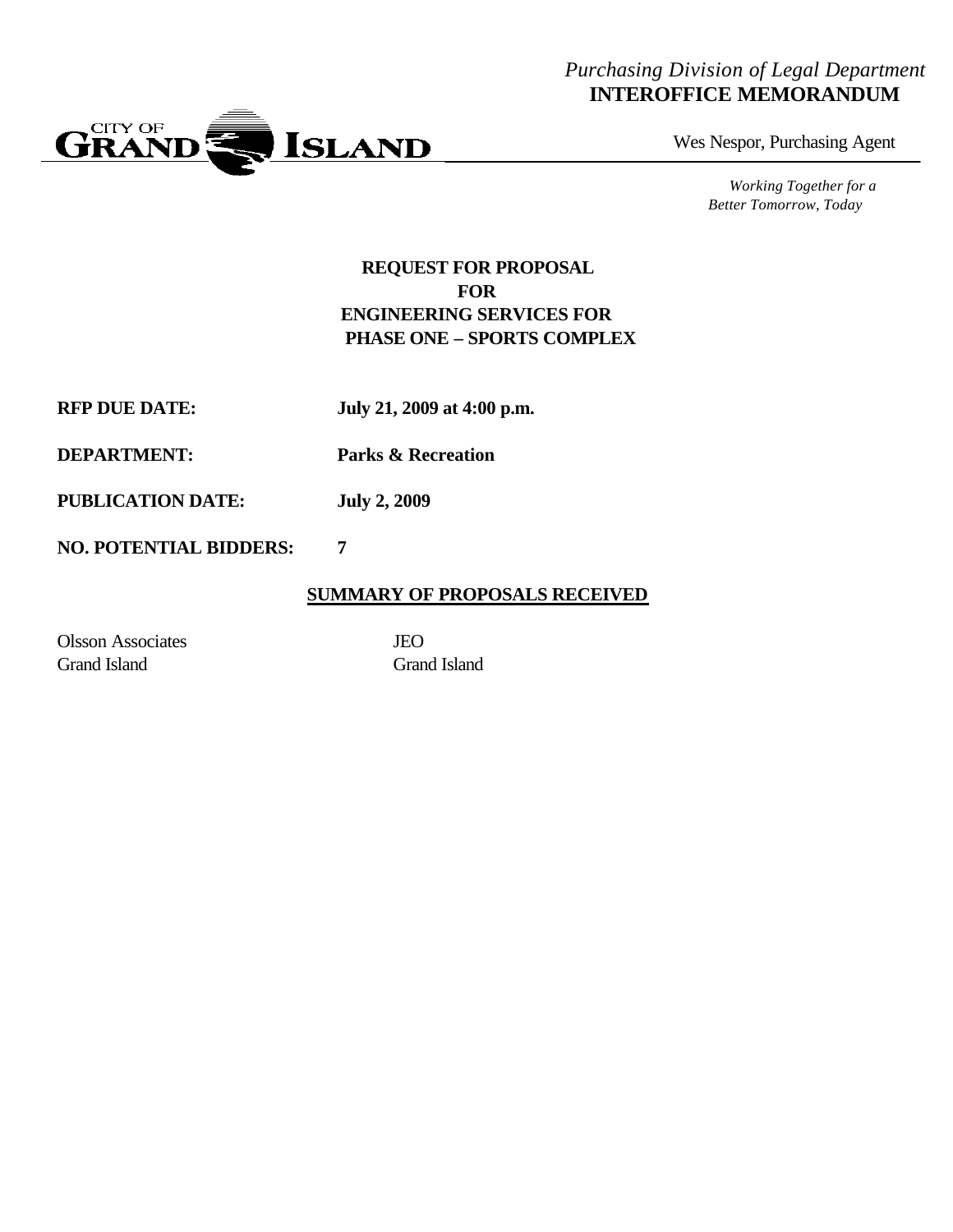#### **CONTRACT AGREEMENT**

THIS AGREEMENT made and entered into this **\_\_\_\_\_\_** day of **\_\_\_\_\_\_\_\_\_\_, 2009**, by and between **Olsson Associates.**, hereinafter called the Contractor, and the **City of Grand Island, Nebraska**, hereinafter called the City.

#### WITNESSETH:

THAT, WHEREAS, in accordance with law, the City has caused contract documents to be prepared and an advertisement of a **Request for Proposals for Engineering Services for Phase 1 – Sports Complex for the City of Grand Island**; and

WHEREAS, the City, in the manner prescribed by law, has publicly opened, examined, and canvassed the proposals submitted, and has determined the aforesaid Contractor submitted the best proposal based on the evaluation criteria listed in the Request for Proposals, and has duly awarded to the said Contractor a contract therefore, for the sum or sums named in the **Engineering Services Proposal Form** submitted by the Contractor, a copy thereof being attached to and made a part of this contract;

NOW, THEREFORE, in consideration of the compensation to be paid to the Contractor and of the mutual agreements herein contained, the parties have agreed and hereby agree, the City for itself and its successors, and the Contractor for itself or themselves, and its or their successors, as follows:

ARTICLE I. That the Contractor shall (a) furnish all tools, equipment, superintendence, transportation, and other construction materials, services and facilities; (b) furnish, as agent for the City, all materials, supplies and equipment specified and required to be incorporated in and form a permanent part of the completed work; (c) provide and perform all necessary labor; and (d) in a good substantial and workmanlike manner and in accordance with the requirements, stipulations, provisions, and conditions of the contract documents as listed in the attached **Request for Proposals for Engineering Services for Phase 1 – Sports Complex for the City of Grand Island** and in the attached **Description of Basic Professional Services and Related Matters** as submitted by the Contractor; said documents forming the contract and being as fully a part thereof as if repeated verbatim herein, perform, execute, construct and complete all work included in and covered by the City's official award of this contract to the said Contractor, such award being based on the acceptance by the City of the Contractor's proposal;

ARTICLE II. That the City shall pay to the contractor for the performance of the work embraced in this contract and the contractor will accept as full compensation therefore the sum (subject to adjustment as provided by the contract) of **Twenty nine thousand eight hundred dollars and 00/100 (\$29,800.00)** for all services, materials, and work covered by and included in the contract award and designated in the foregoing Article I; payments thereof to be made in cash or its equivalent in the manner provided in the General Specifications. The City of Grand Island, Nebraska operates on a fiscal year beginning October 1st and ending on the following September 30th. It is understood and agreed that any portion of this agreement which will be performed in a future fiscal year is contingent upon the City Council adopting budget statements and appropriations sufficient to fund such performance.

ARTICLE III. The contractor hereby agrees to act as agent for the City in purchasing materials and supplies for the City for this project. The City shall be obligated to the vendor of the materials and supplies for the purchase price, but the contractor shall handle all payments hereunder on behalf of the City. The vendor shall make demand or claim for payment of the purchase price from the City by submitting an invoice to the contractor. Title to all materials and supplies purchased hereunder shall vest in the City directly from the vendor. Regardless of the method of payment, title shall vest immediately in the City. The contractor shall not acquire title to any materials and supplies incorporated into the project. All invoices shall bear the contractor's name as agent for the City. This paragraph will apply only to these materials and supplies actually incorporated into and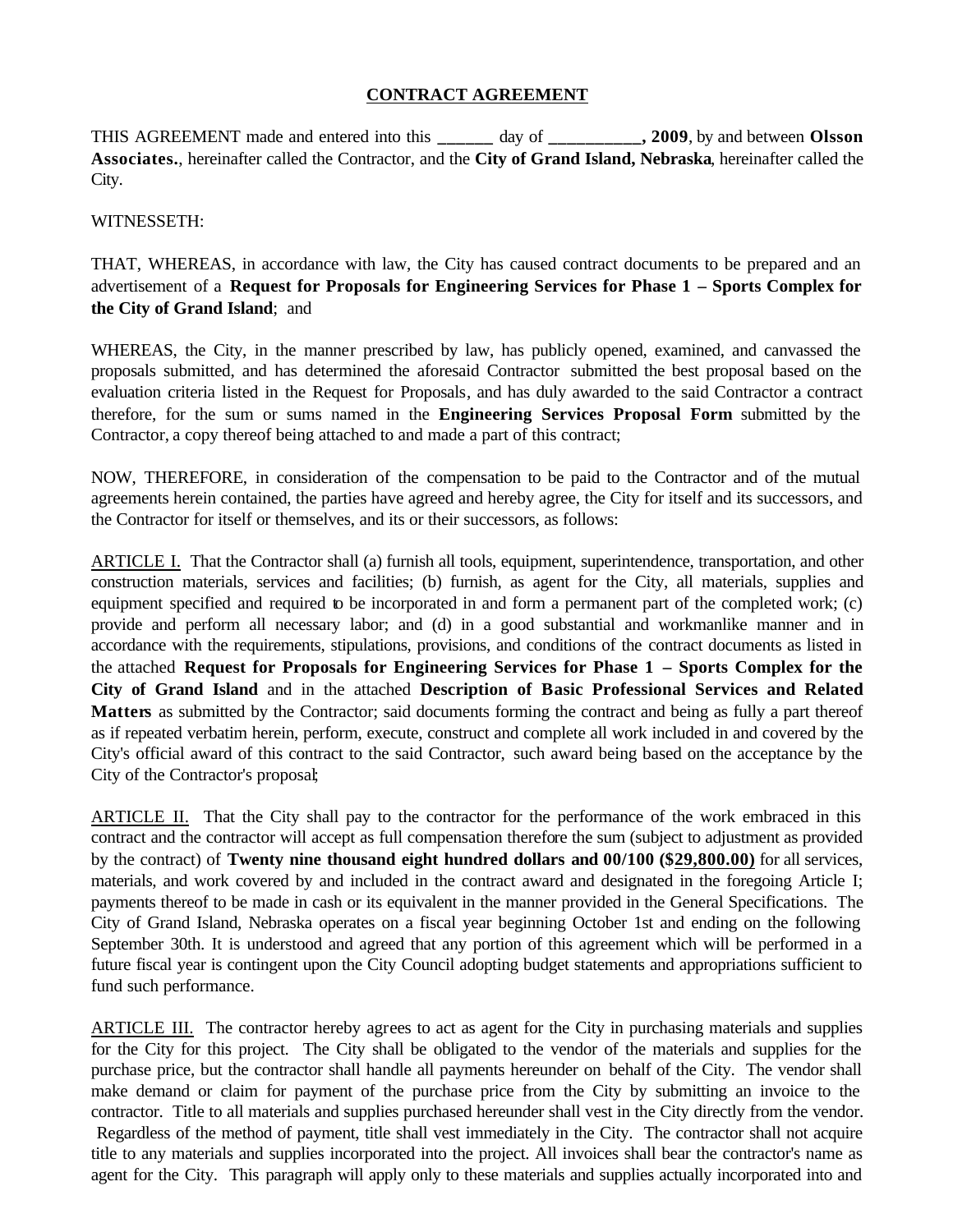#### CONTRACT AGREEMENT (Continued)

ARTICLE IV. That the contractor shall start work as soon as possible after the contract is signed**.** 

ARTICLE V. The Contractor agrees to comply with all applicable State fair labor standards in the execution of this contract as required by Section 73-102, R.R.S. 1943. The Contractor further agrees to comply with the provisions of Section 48-657, R.R.S. 1943, pertaining to contributions to the Unemployment Compensation Fund of the State of Nebraska. During the performance of this contract, the contractor and all subcontractors agree not to discriminate in hiring or any other employment practice on the basis of race, color, religion, gender, national origin, age or disability. The Contractor agrees to comply with all applicable Local, State and Federal rules and regulations. Every public contractor and his, her or its subcontractors who are awarded a contract by the City for the physical performance of services within the State of Nebraska shall register with and use a federal immigration verification system to determine the work eligibility status of new employees physically performing services within the State of Nebraska.

ARTICLE VI. City Code states that it is unethical for any person to offer, give or agree to give any City employee or former City employee, or for any City employee or former City employee to solicit, demand, accept, or agree to accept from another person, a gratuity or an offer of employment in connection with any decision, approval, disapproval, recommendation, or preparation of any part of a program requirement or a purchase request, influencing the content of any specification or procurement standard, rendering of advice, investigation, auditing, or in any other advisory capacity in any proceeding or application, request for ruling, determination, claim or controversy, or other particular matter, pertaining to any program requirement or a contract or subcontract, or to any solicitation or proposal therefore. It shall be unethical for any payment, gratuity, or offer of employment to be made by or on behalf of a subcontractor under a contract to the prime contractor or higher tier subcontractor or any person associated therewith, as an inducement for the award of a subcontract or order.

IN WITNESS WHEREOF, the parties hereto have executed this Contract Agreement as of the date and year first above written.

Contractor : **Olsson Associates**

By **By**  $\overline{B}$ 

Title **The Community of the Community** of the Community of the Community of the Community of the Community of the Community of the Community of the Community of the Community of the Community of the Community of the Commun

CITY OF GRAND ISLAND, NEBRASKA,

Mayor

By Date Date

Attest:

City Clerk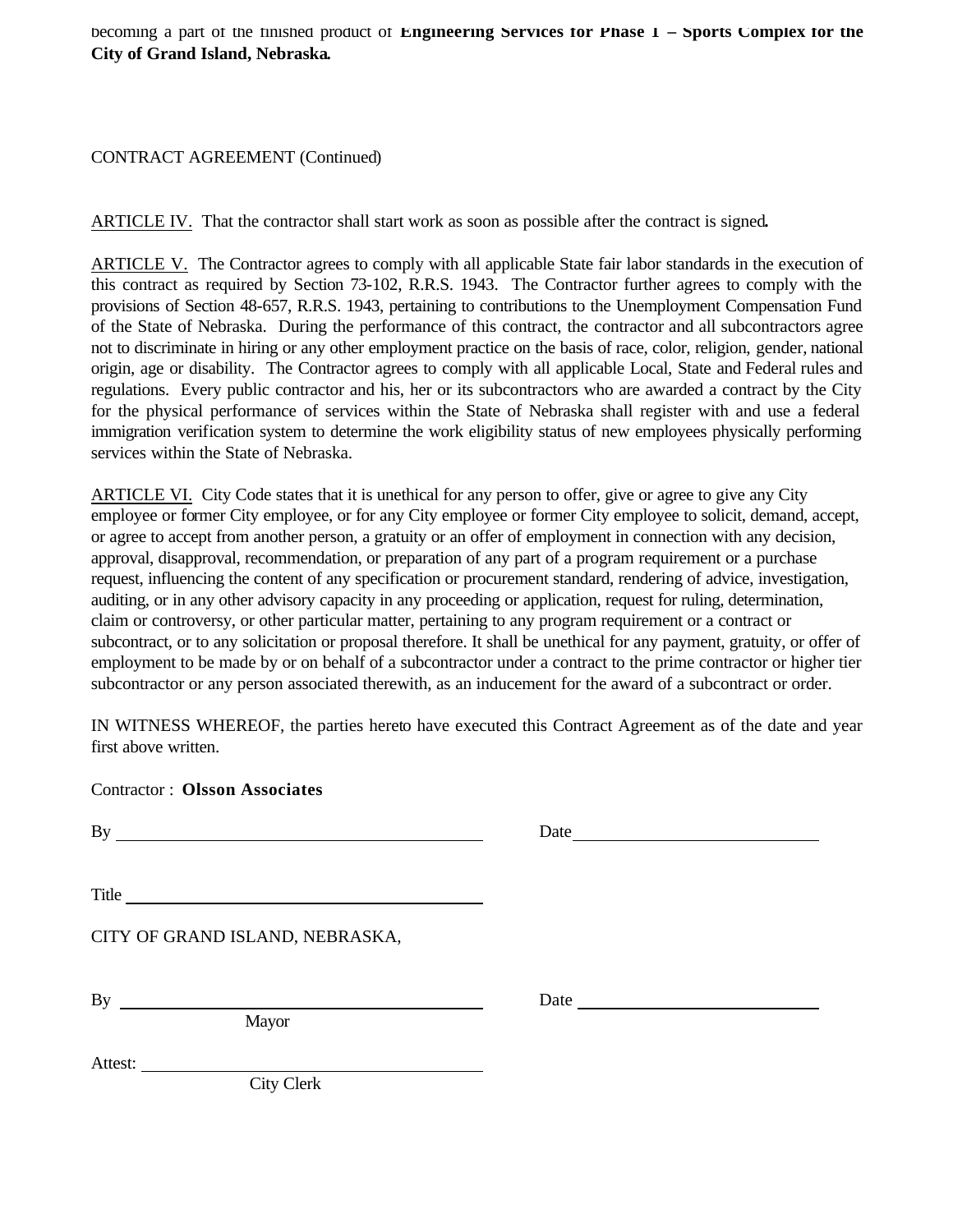The contract and bond are in due form according to law and are hereby approved.

Attorney for the City

Date

CA - 2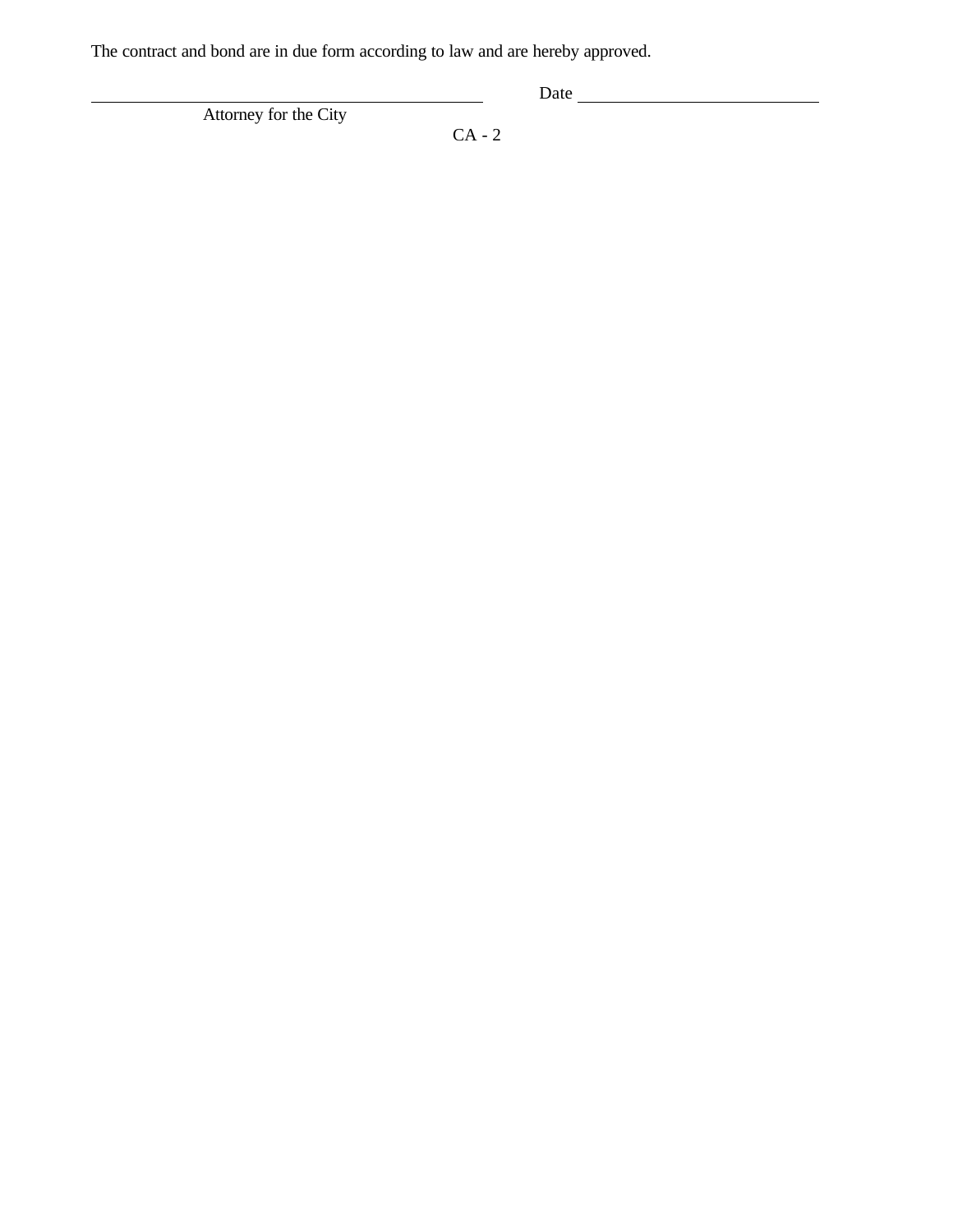EXHIBIT "A" to GENERAL PROVISIONS ATTACHED TO LETTER AGREEMENT FOR PROFESSIONAL SERVICES BETWEEN CLIENT AND OLSSON, DATED July 21, 2009

#### DESCRIPTION OF BASIC PROFESSIONAL SERVICES AND RELATED MATTERS

This is an exhibit attached to and made a part of the General Provisions attached to the Proposed Letter Agreement for Professional Services dated July 21, 2009 between the City of Grand Island Parks and Recreation Department (CLIENT) and Olsson Associates (OLSSON) providing for professional services. The Basic Services of OLSSON are as indicated below.

#### **GENERAL**

OLSSON shall perform for CLIENT professional services in all phases of the Project to which this Agreement applies as hereinafter provided. These services will include serving as CLIENT's professional representative for the Project, providing professional consultation and advice and furnishing customary services incidental thereto.

#### **PROJECT**

0000

The development of the Grand Island Sports Complex, for relocating the existing Fonner Park Softball Fields and Soccer fields to a new location south of Eagle Scout Lake. providing needed athletic fields in the community. Phase One of the new Sports Complex is as follows:

#### Task I. PHASE ONE DESIGN PHASE

- Provide overall grading and drainage design for the nearly 80 acre complex. Detailed grading and drainage construction drawings shall be prepared for Phase 1 indentifying cut/fill quantities and erosion control for SWPPP.
- Provide design and construction documents for water main to be extended to the property and a distribution system for Phase 1 domestic and irrigation needs for approval by City Utilities.
- Provide design and construction documents for sanitary system for restroom and required plumbing for Phase 1 that would be extended to future phases for approval by City Public Works and Nebraska DEQ.
- Provide design and construction documents for paving of the parking lot. entrance drives, and sidewalks necessary for Phase 1 including spot elevations, plan and profile, and details for construction.
- Coordination with Grand Island City staff in plan development for the irrigation, fencing, power for the site, lighting, and playground.
- Provide construction estimates with approximate quantities and value engineering alternatives to help keep Phase 1 under budget.
- Coordinate with Grand Island Parks and Recreation staff to locate buildings and necessary services for the complex.
- Provide review sets of construction documents and obtain approval of City and  $\bullet$ State review for City bid process.
- Provide required assistance to City Staff during bidding and construction.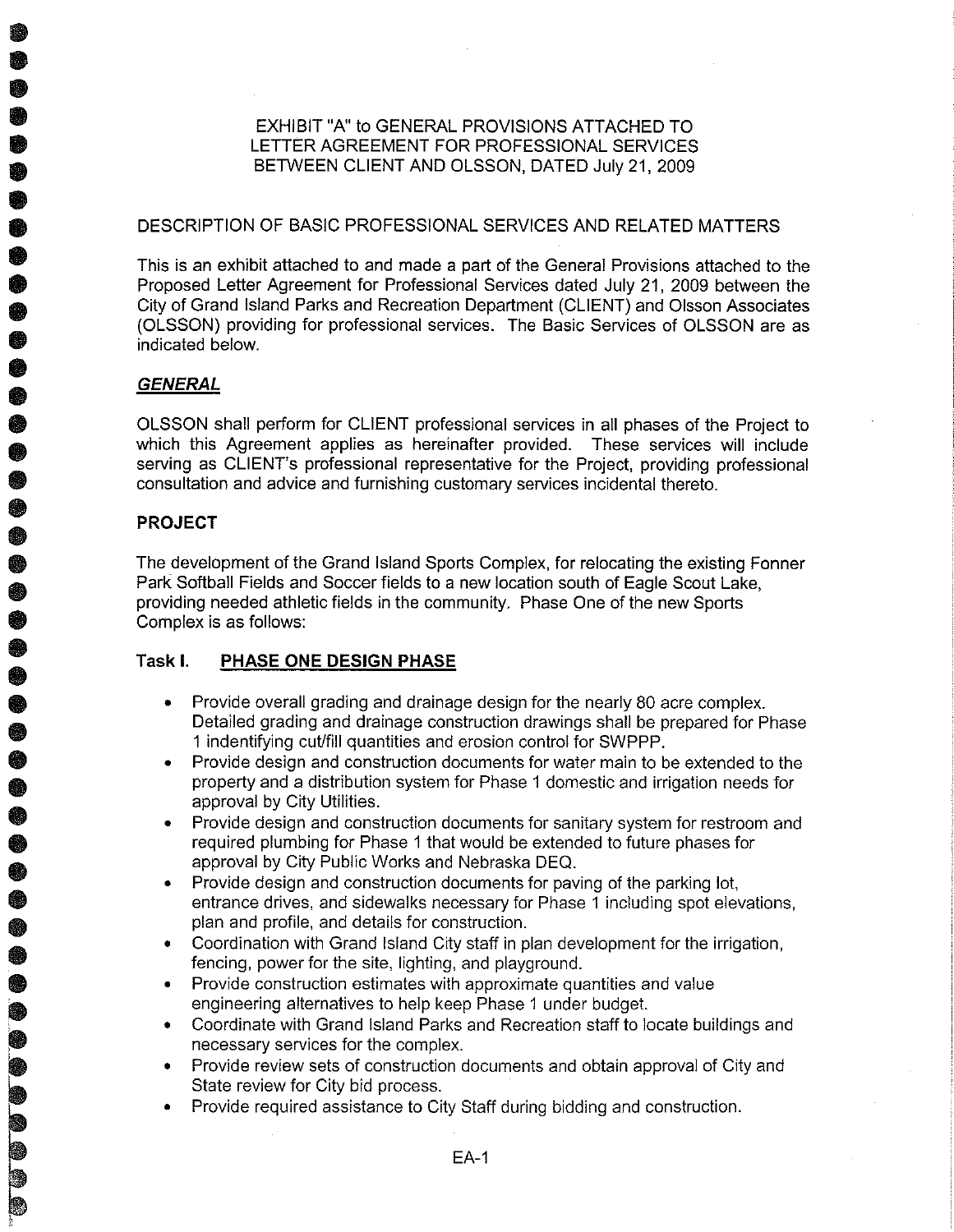#### **Assumptions:**

đ đ

d I)

- Irrigation design and supply will be supplied by the City  $\bullet$  .
- Lighting design will be completed by the City
- Restroom/concession stands design and building footprint will be completed by the City
- Fencing will be completed by the City
- Electrical Power design will be completed by the City  $\bullet$
- Construction Engineering fees will be negotiated after the design is completed.  $\bullet$

G:\Office\PROPOSAL\Grand Island\SPORTS COMPLEX\Exhibit 'A'..Doc